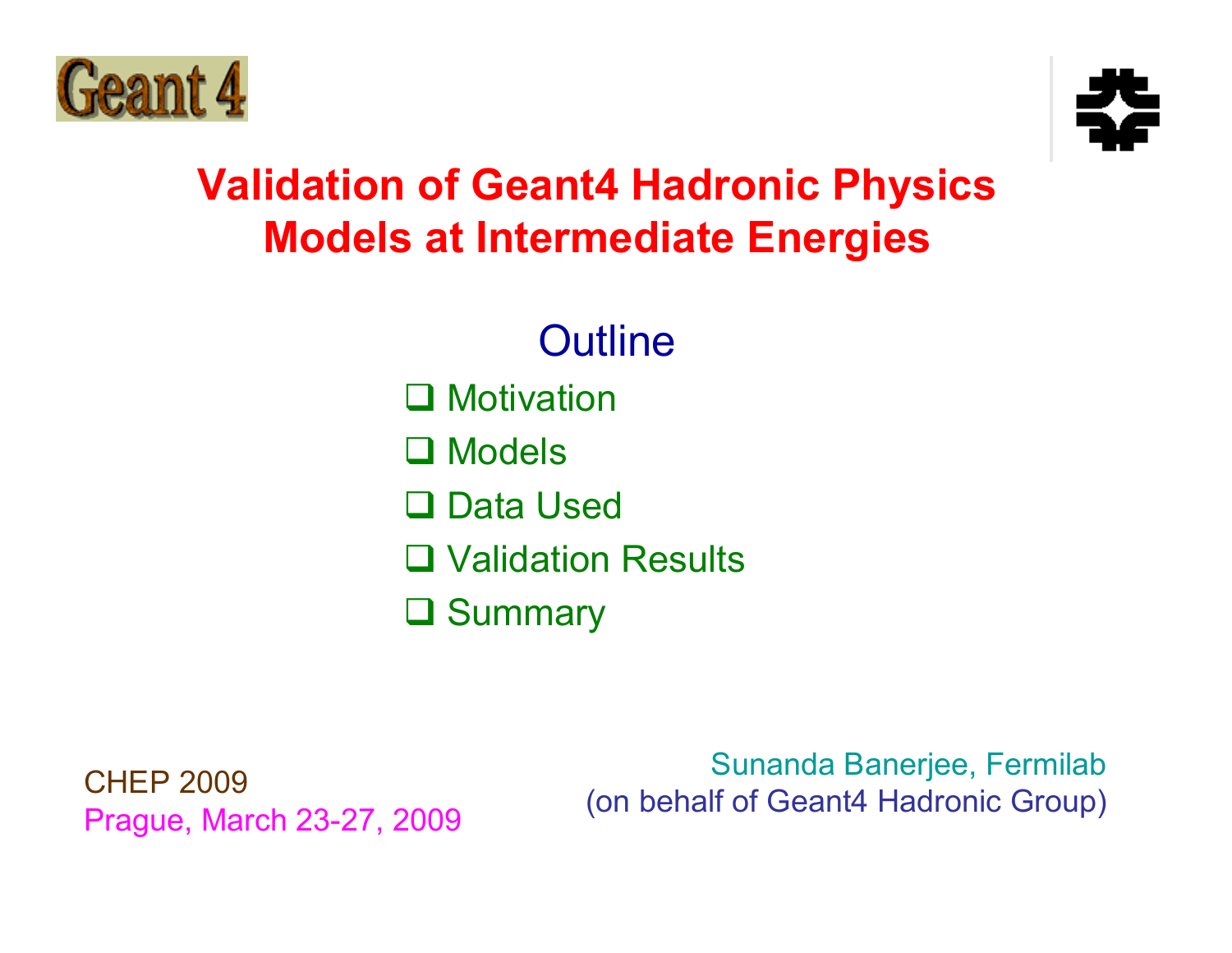

### **Motivation (I)**



- **□ Geant4 provides several models for hadronic processes** each having its validity range in term of beam type or incident energy:
	- High energy models are string models (QGS, FTF) or of parametrized type (HEP);
	- Low energy models are cascade (Binary, Bertini, …) or parametrized (LEP).
- $\Box$  It is essential to find out the range of validity of these models by comparing them against available data
- □ Validation of physics model is an integral part of commissioning the model in Geant4 and has been a part of Geant4 activity from the very early days
- This work has been done within the Geant4 collaboration using published data.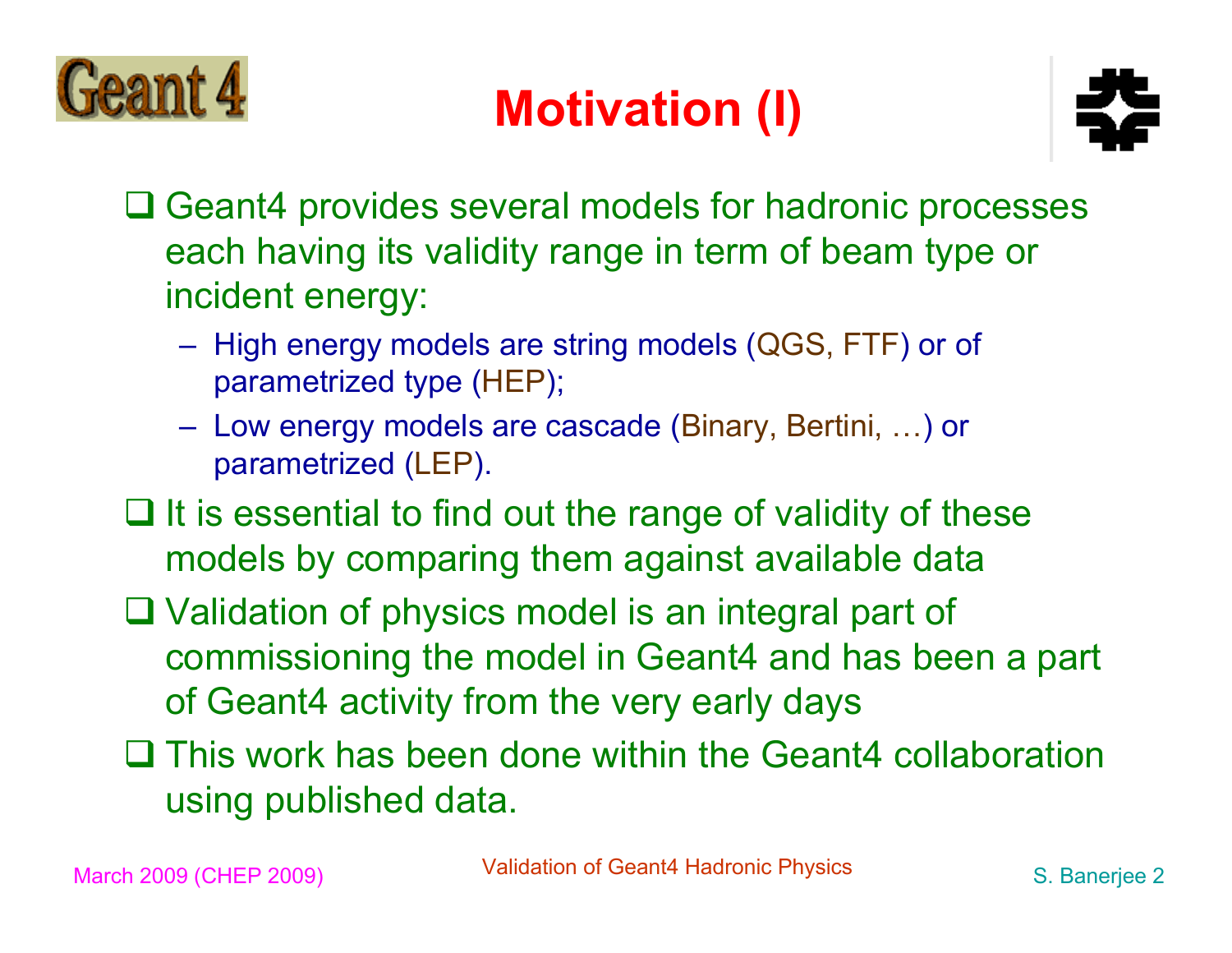

### **Motivation (II)**



- $\Box$  The earlier studies are done with thin and thick target data. Validation with thin target data is crucial to judge the quality of model prediction The thin target validations were done for
	- Stopping particle (anti-protons,  $\pi$ )
	- Low energy data (<100 MeV) with inclusive n, p production in n, p, γ beams on nuclear target
	- Medium energy data (100 MeV-20 GeV) with mostly inclusive n (some  $p, \pi^+$ ) production in p-A collision upto 3 GeV
	- High energy data (> 20 GeV) with inclusive  $\pi^{\pm}$  production in  $\pi$ <sup>-</sup>/p interactions with nuclear targets
- □ Also some comparisons have been done for complete experimental setups by Geant4 team and also LHC experiments
- **Q** However
	- Insufficient validation at beam energies between 5-100 GeV
	- Newer models are available and they need to be verified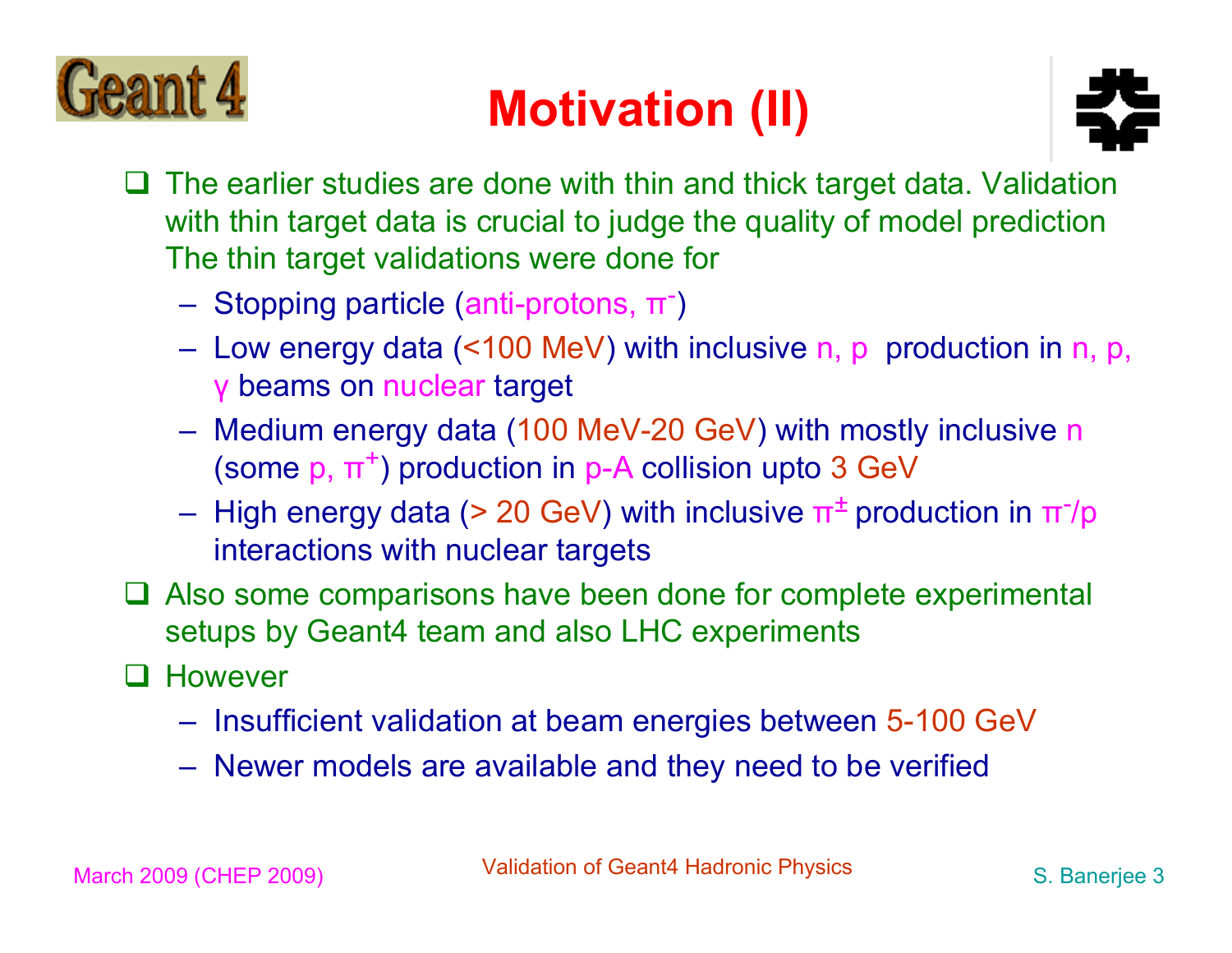

#### **Geant4 Models**





- At present the best physics list for the LHC experiments is QGSP\_BERT\_EMV.
- **□ This list utilizes 3 Geant4 models to describe interactions** of the hadrons
	- Bertini cascade model at low energies
	- LEP at intermediate energies
	- QGS/Preco at high energies

March 2009 (CHEP 2009) Validation of Geant4 Hadronic Physics S. Banerjee 4 These 3 models need to be examined in more detail.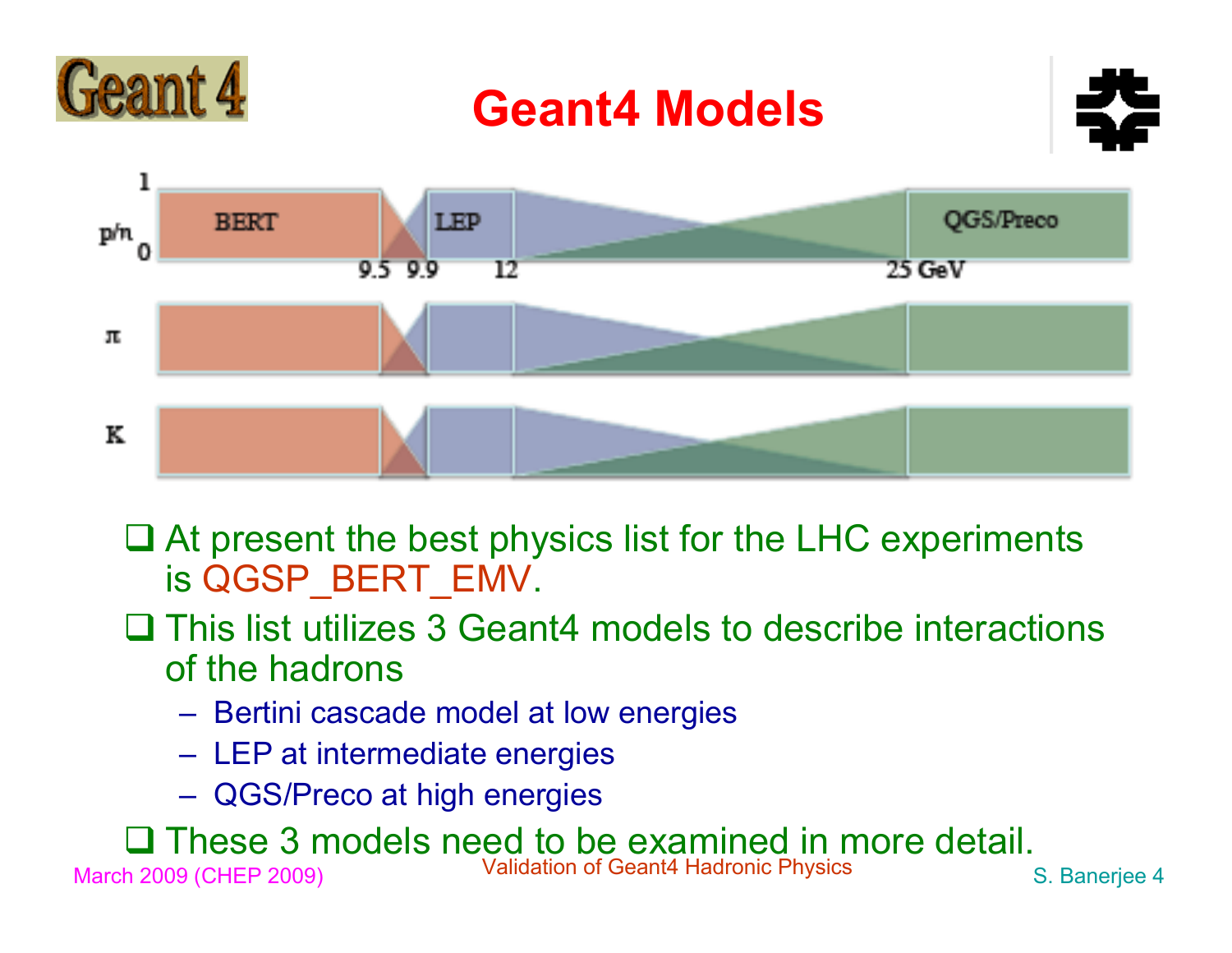

#### **Models Validated**



- **We have compared data with the predictions of several models using Geant4 version 9.2**
- **Primary set:**
	- **LEP: Low energy parametrized model derived from GHEISHA and is intended for incident energies below 25 GeV**
	- **Bertini Cascade: Bertini intra-nuclear cascade model intended for incident energy below 9 GeV**
	- **QGS: Quark gluon string model and is intended for incident energy above 12 GeV**
- **Auxiliary set:**
	- **Binary Cascade: An intra-nuclear cascade model intended for incident energy below 5 GeV**
	- **CHIPS: Quark level event generator based on Chiral Invariant phase space model**
	- **FTF: Fritiof model implementation intended for incident energy above 4 GeV**
- **The limits are results of validations and compromises**
- **In recent validation with LHC calorimeters, it was found that existing physics lists ought to be improved in the energy range 5-25 GeV. So some of the models are tested beyond their validity range**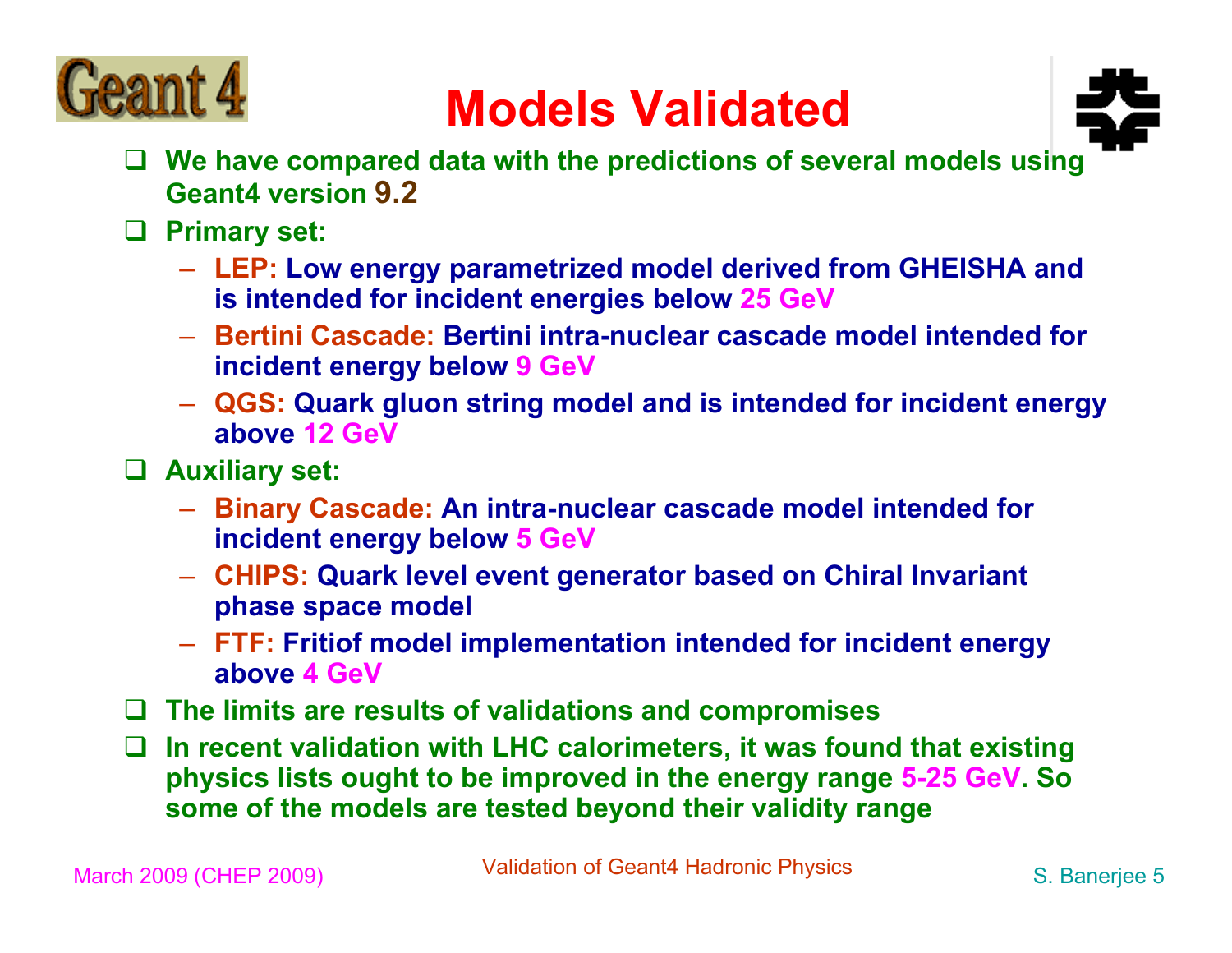





**Data Set from ITEP: (Yu. D. Bayukov** *et.al***., Preprint ITEP-148-**

**1983, Sov. J. Nuclear Physics 42, 116)**

- $\Box$  **Measurements exist for Lorentz invariant differential cross section as a function of kinetic energy at some fixed angles**
- $\Box$  **Inclusive proton and neutron production at 4-29 different angles in 8-9 kinetic energy bins in p/π+/π--nucleus collision (12 targets from Be to U) with beam momenta of 1-9 GeV/c**
- **Statistical errors 1-10% and systematic uncertainties 5-6%**

**Data from HARP experiment: (M.G. Catanesi** *et al***., Eur.Phys.J. C52, 29; Phys.Rev.C77, 055207)**

- $\Box$  **Double differential distribution of inclusive pion production at large (0.35 – 2.15 rad) and forward (0.03 – 0.21 rad) with proton beam between 3-12.9 GeV/c for a number of nuclear targets from Be to Pb**
- $\Box$ **Authors quote statistical errors 1-10% and systematic uncertainties ~ 10%**

**Data set from BNL E-802: (T. Abbott** *et al***., Phys. Rev. D45, 3906)**

- $\Box$  **Inclusive π±, K± and proton production from p beams at 14.6 GeV/c on a variety of nuclear targets (Be … Au)**
- **Quantities measured are Lorentz invariant differential cross sections as a function of transverse mass**  $(m<sub>T</sub>)$  **in bins of rapidity (y)**
- $\Box$ **Data quality: statistical error 5-30%; systematic uncertainty 10-15%**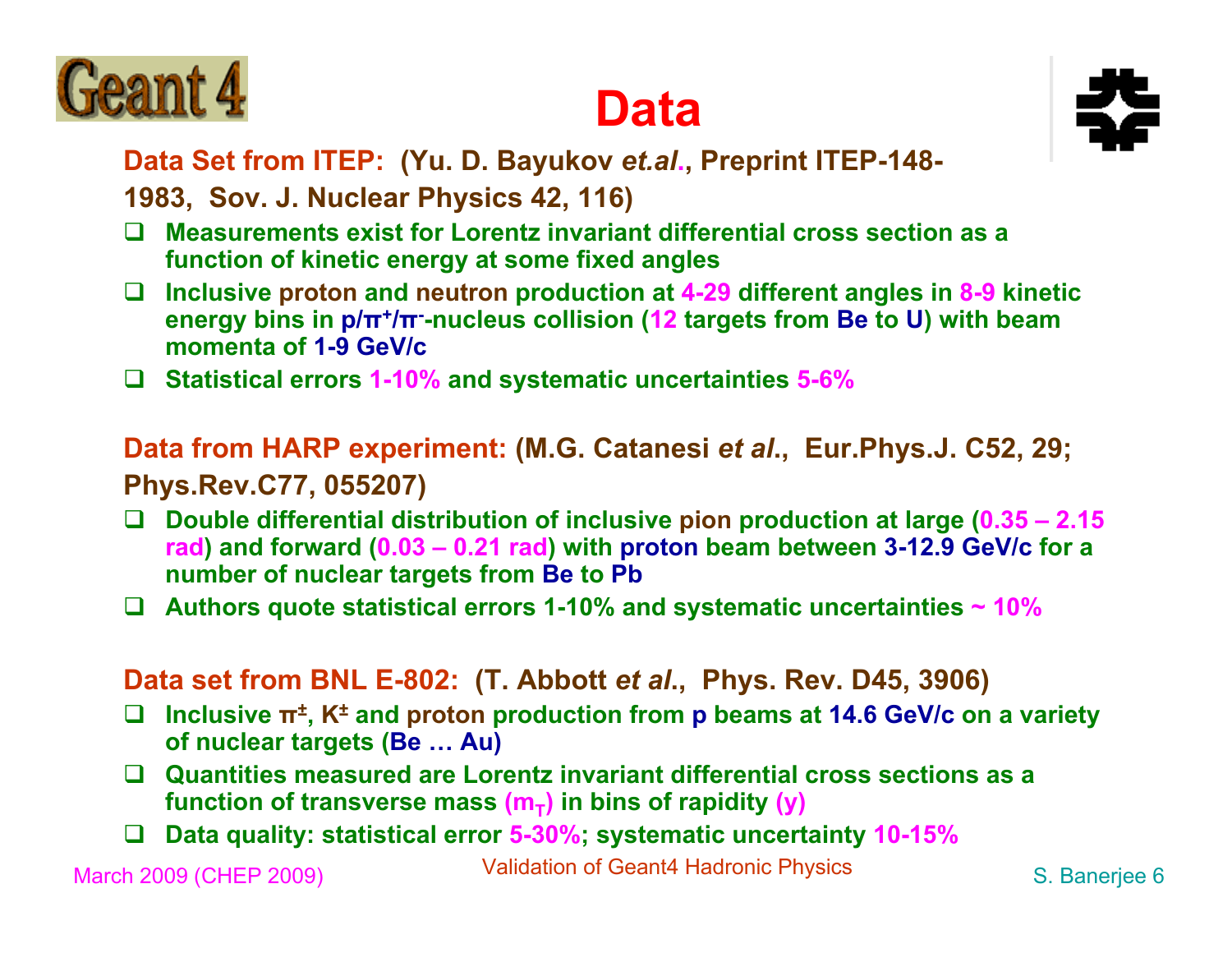

- $\Box$ **Bertini reasonable in the forward hemisphere**
- $\Box$  **LEP over estimates at high energy and underestimates at low energy in the backward hemisphere**
- $\Box$ **QGS/CHIPS has large difference at low energies**
- $\Box$ **FTF/Binary (FTF/Preco) over(under) estimates in backward hemisphere**

**D. Binary good at low energy in forward hemisphere**ysics S. Banerjee 7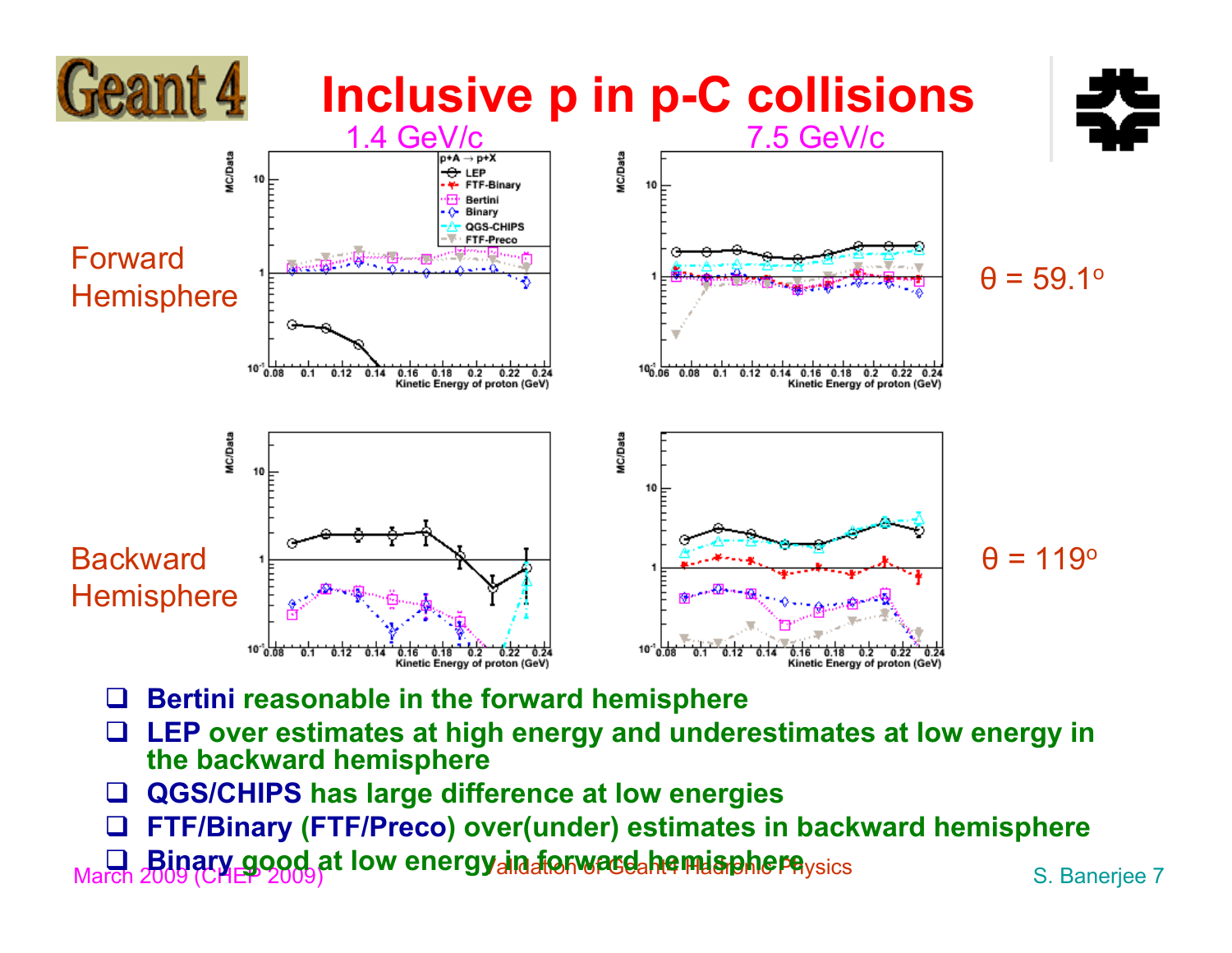

- $\Box$ **Binary predictions are below the data**
- $\Box$ **FTF/Binary (FTF/Preco) cannot provide a good prediction**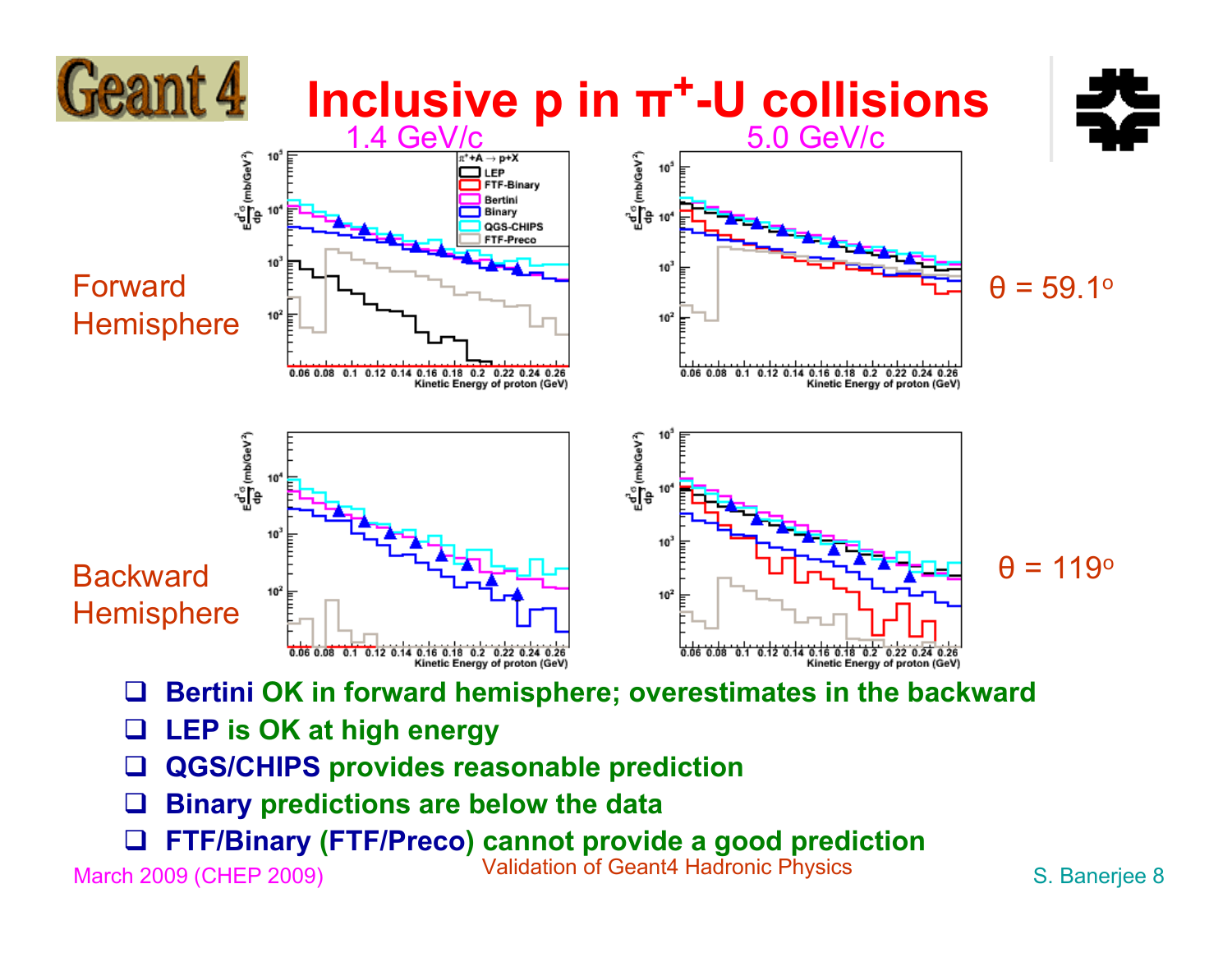### **Inclusive n in π--A collisions**



**5.0 GeV/c**



- $\Box$ **Bertini gives reasonable predictions**
- $\Box$ **LEP predicts larger cross sections for heavier targets**
- $\Box$ **QGS/CHIPS provides reasonable agreement**
- $\Box$ **Binary predicts smaller cross section**
- $\Box$ **FTF/Preco predicts smaller cross section (better for FTF/Binary)**

Geant 4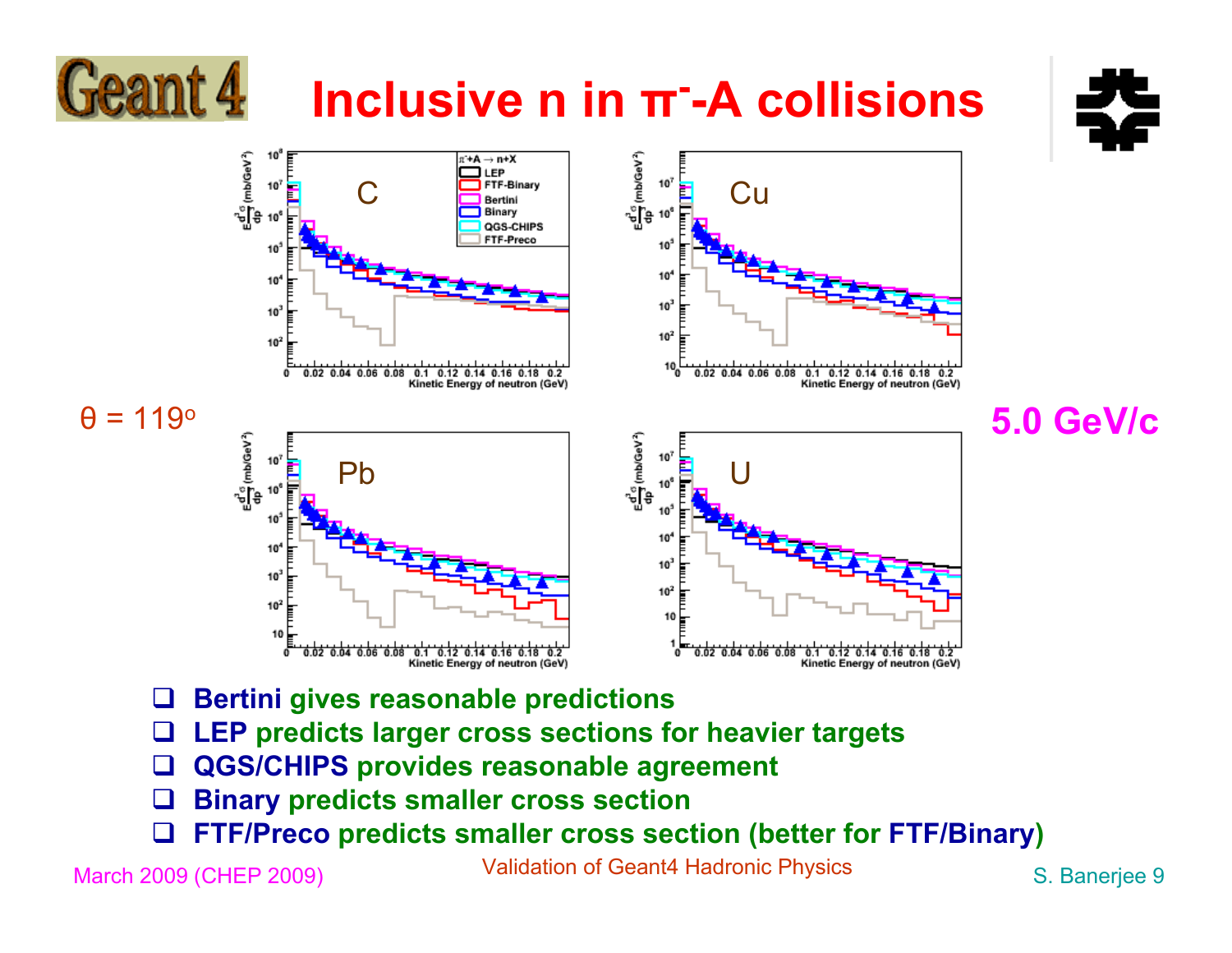

- $\Box$ **QGS/Binary is closest to data above 250 MeV/c**
- $\Box$ **LEP predicts larger cross sections at all momenta**
- $\Box$ **QGS/CHIPS and FTF/Binary predicts larger cross section**
- $\Box$ **QGS/Preco and Bertini predict smaller cross sections**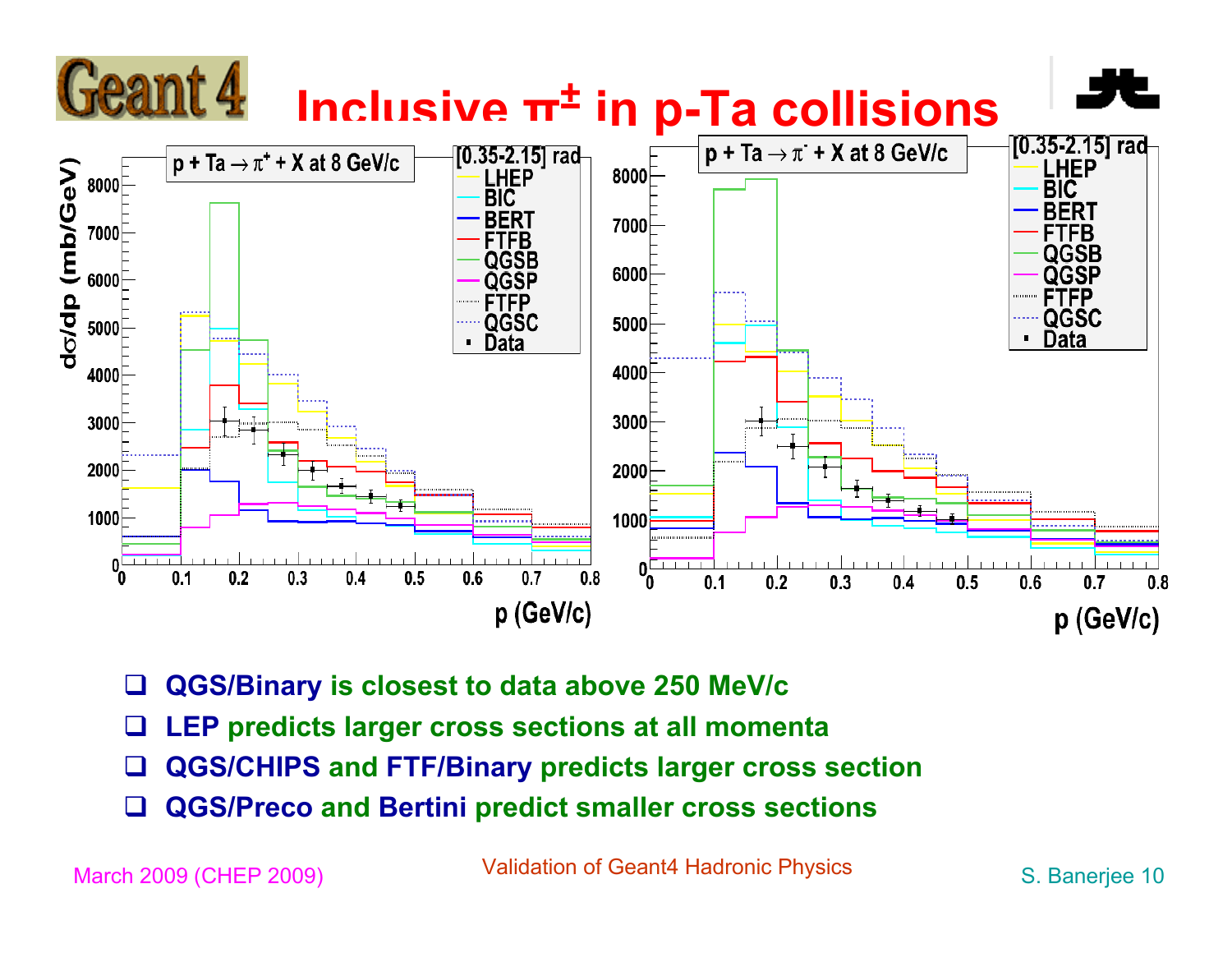

 $\Box$ **QGS/Binary over predicts particularly for higher momenta**

- $\Box$ **FTF/Preco(Binary) provides the best description among all the models**
- $\Box$  **QGS/Preco predicts larger cross section for Al and gives good description for Be above 2 GeV/c**
- $\Box$ **Bertini predicts smaller cross sections**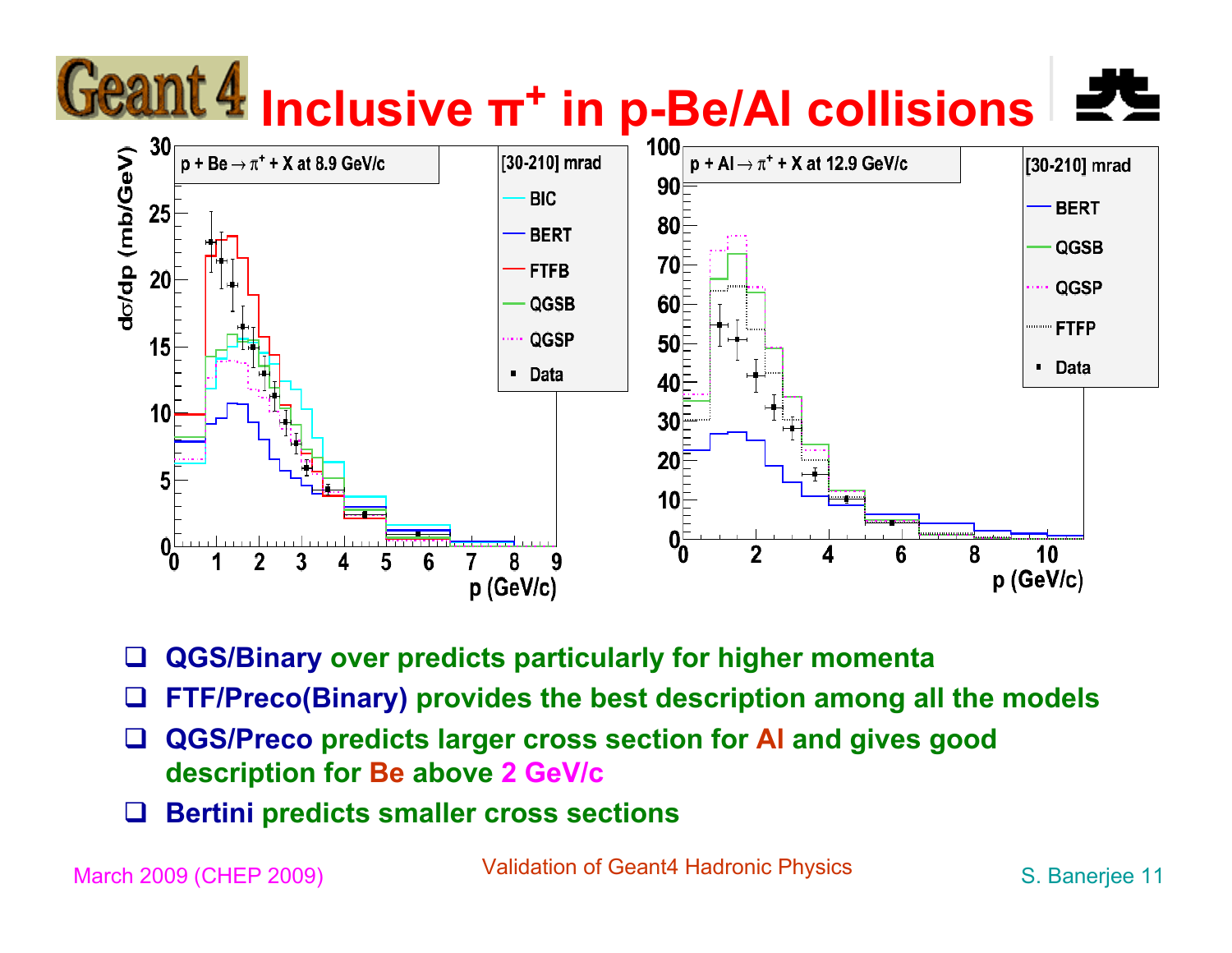

- $\Box$ **QGS/Binary is close to the data above 250 MeV/c**
- $\Box$ **QGS/Preco predicts larger cross sections at higher momenta**
- $\Box$ **QGS/CHIPS describes the data quite well**
- $\Box$ **Bertini predicts smaller cross sections**
- ⊔ **FTF/Binary provides good description of the data**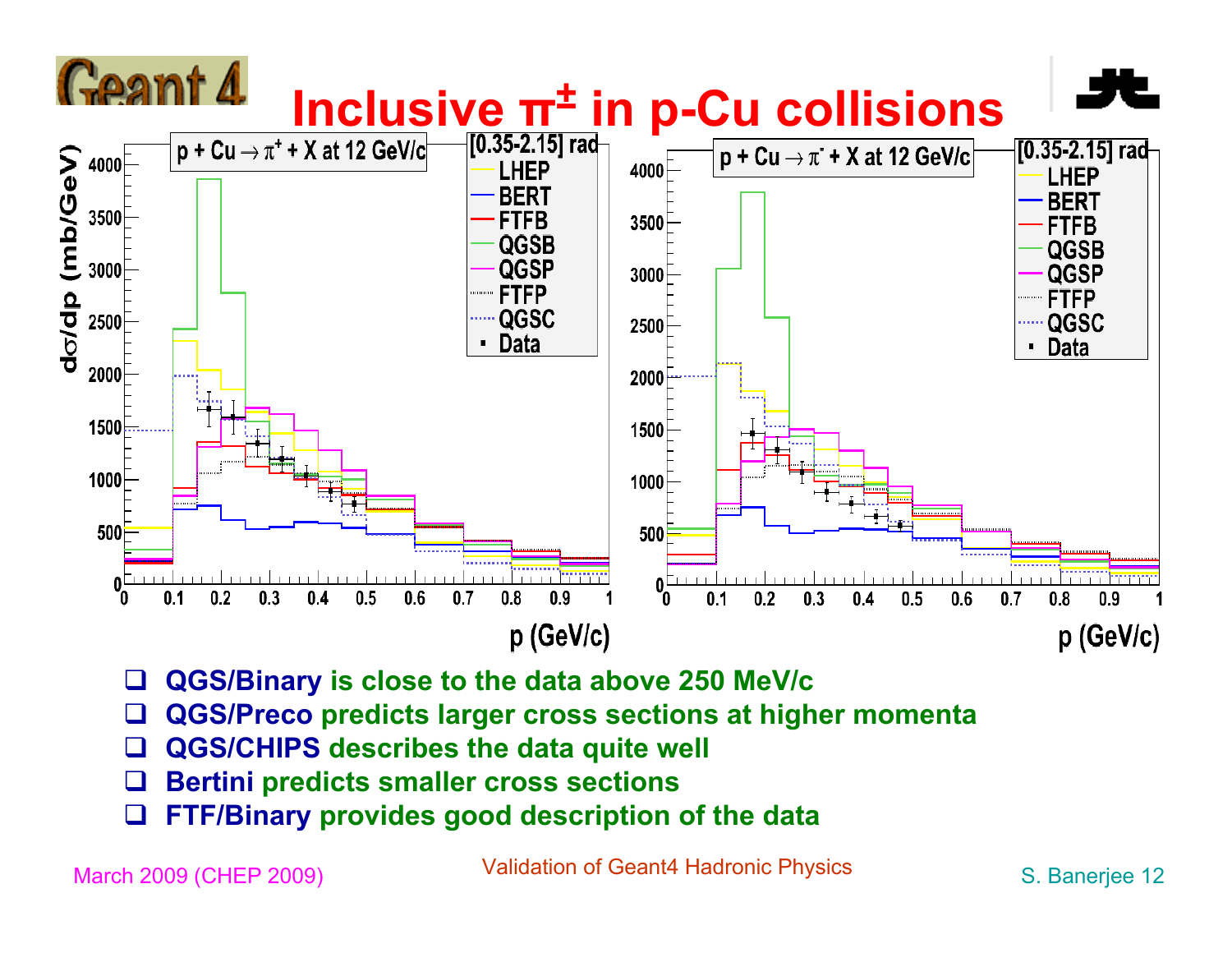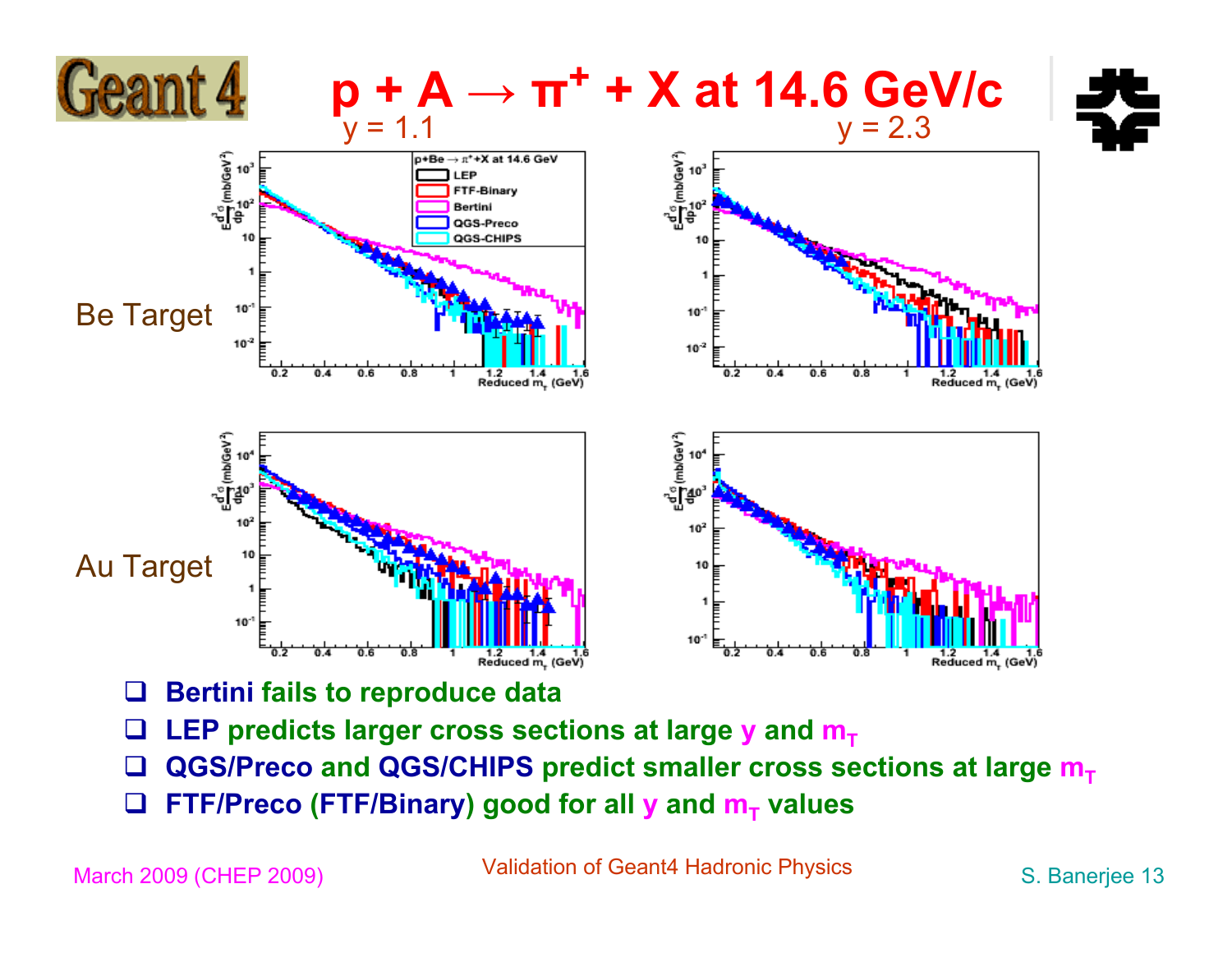

 $\Box$  **FTFP good for moderate y and under-predicts at small y values**  $\Box$  **LEP, QGSP and QGSC models predict smaller cross sections over the entire space of y and**  $m<sub>T</sub>$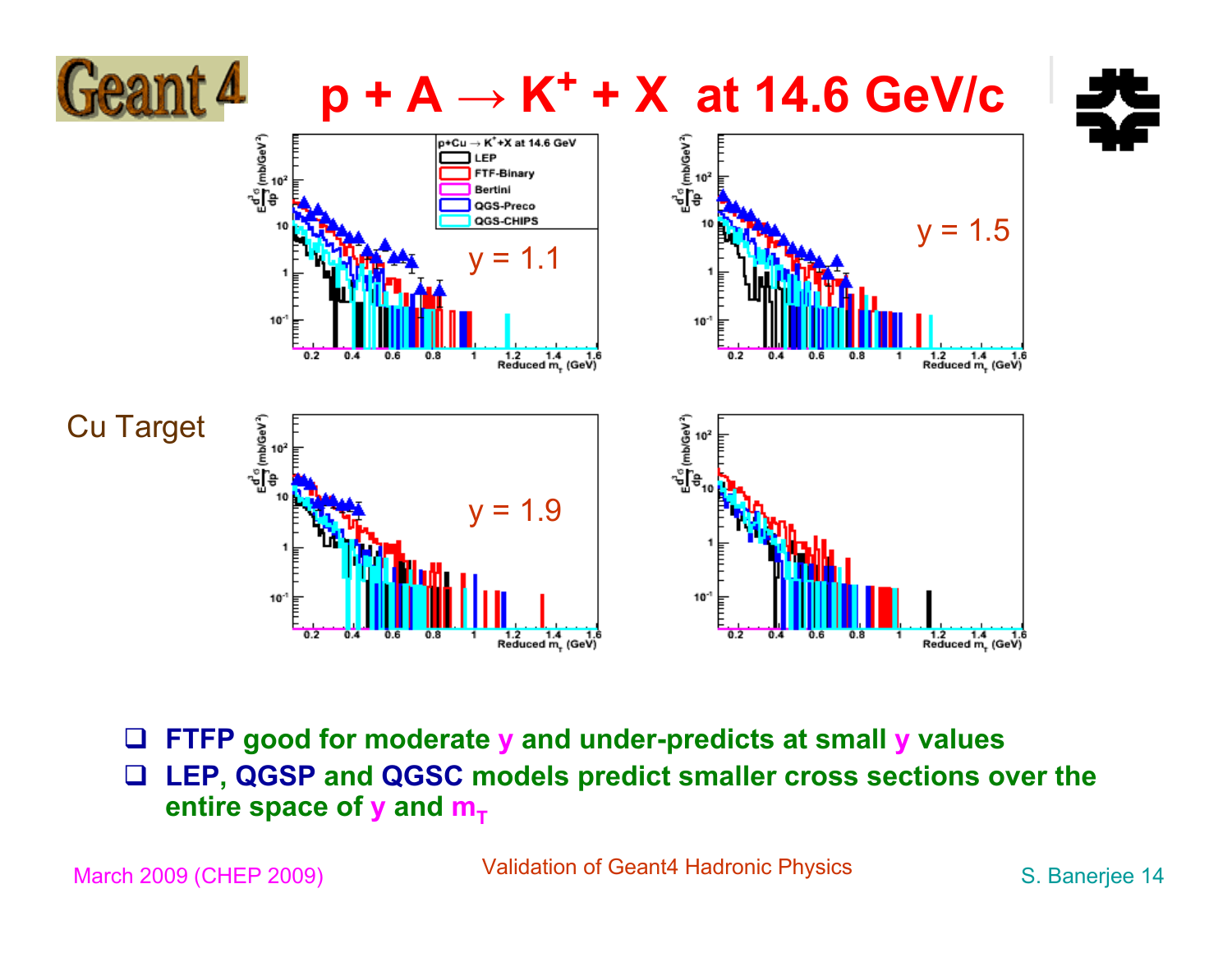

#### **p + A <sup>→</sup> p + X at 14.6 GeV/c**





- $\square$  FTF is good for at large **y** values and under-predicts at small **y**, large  $\mathbf{m}_{\mathsf{T}}$
- **LEP predicts smaller cross sections for small y and larger cross sections for large y and**  $m_{\tau}$
- **□ QGSP and QGSC predict smaller cross section at small m<sub>T</sub>**  $\Box$
- $\Box$ **Bertini gives a fair description of the data**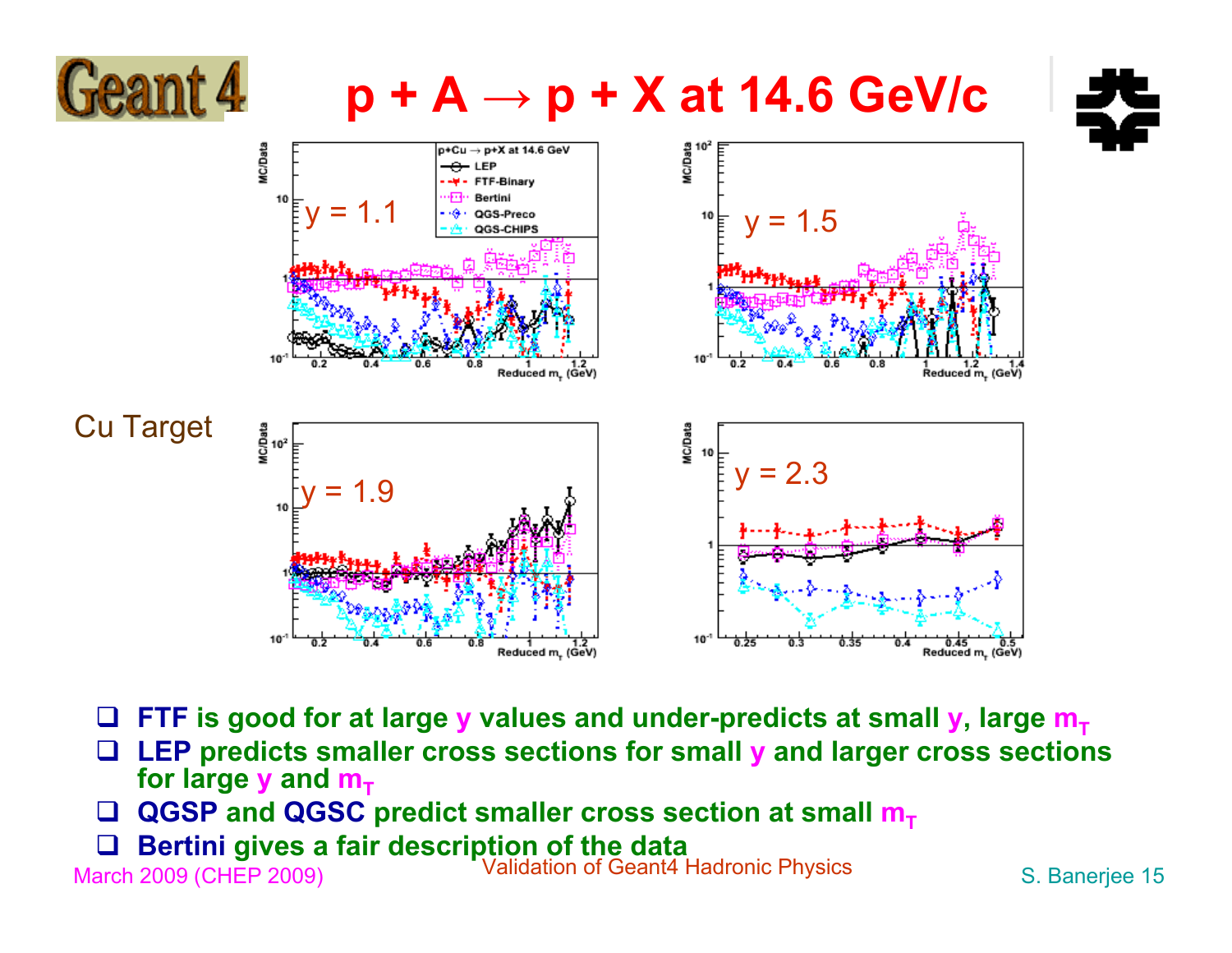

#### **Summary**



- $\square$  Systematic studies are being made by comparing results from several thin target experiments with predictions from different models of hadronic interactions
- $\square$  The models showed their strengths and weaknesses in these comparisons. These could guide us to have the right choice of models for HEP application.
- For example, Bertini cascade model gives good overall description of data below 9 GeV. However for low-A nuclei, it under-estimates production of proton/neutron in the backward hemisphere.
- □ The modified version of FTF model gives good over all description of data above 5 GeV. It has some deficiency in predicting inclusive proton and neutron production for heavier targets at energies below 5 GeV.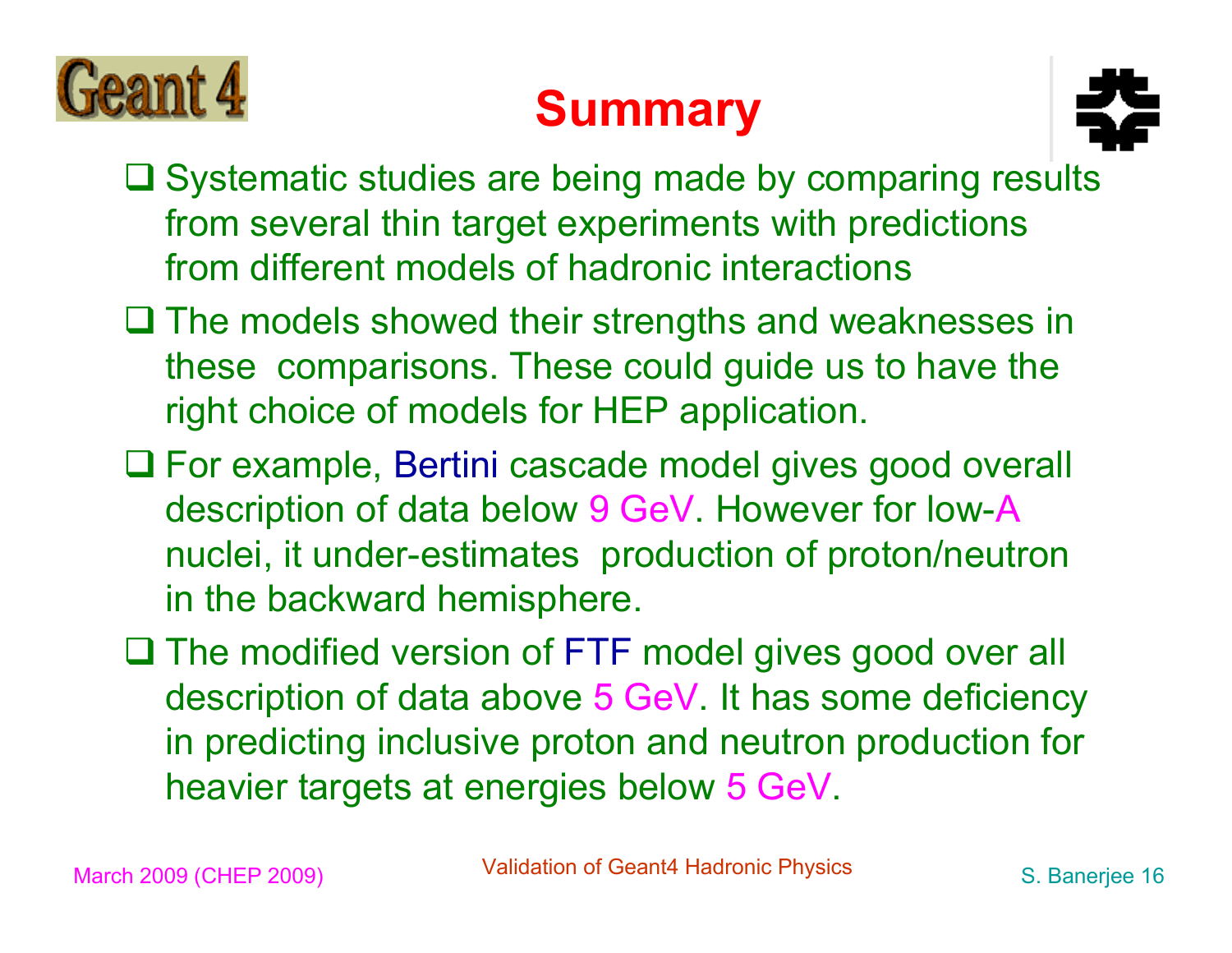

#### **Conclusion & Outlook**



- We now have a good validation of hadronic models in the energy region between 5 and 15 GeV.
- Currently the validation efforts are done by several test codes sitting in the Geant4 CVS repository and running them in a semi-automatic way. Effort is under way to automate this process and to have a uniform approach in providing the results to the users. Also include validation efforts at lower and higher energies in this process.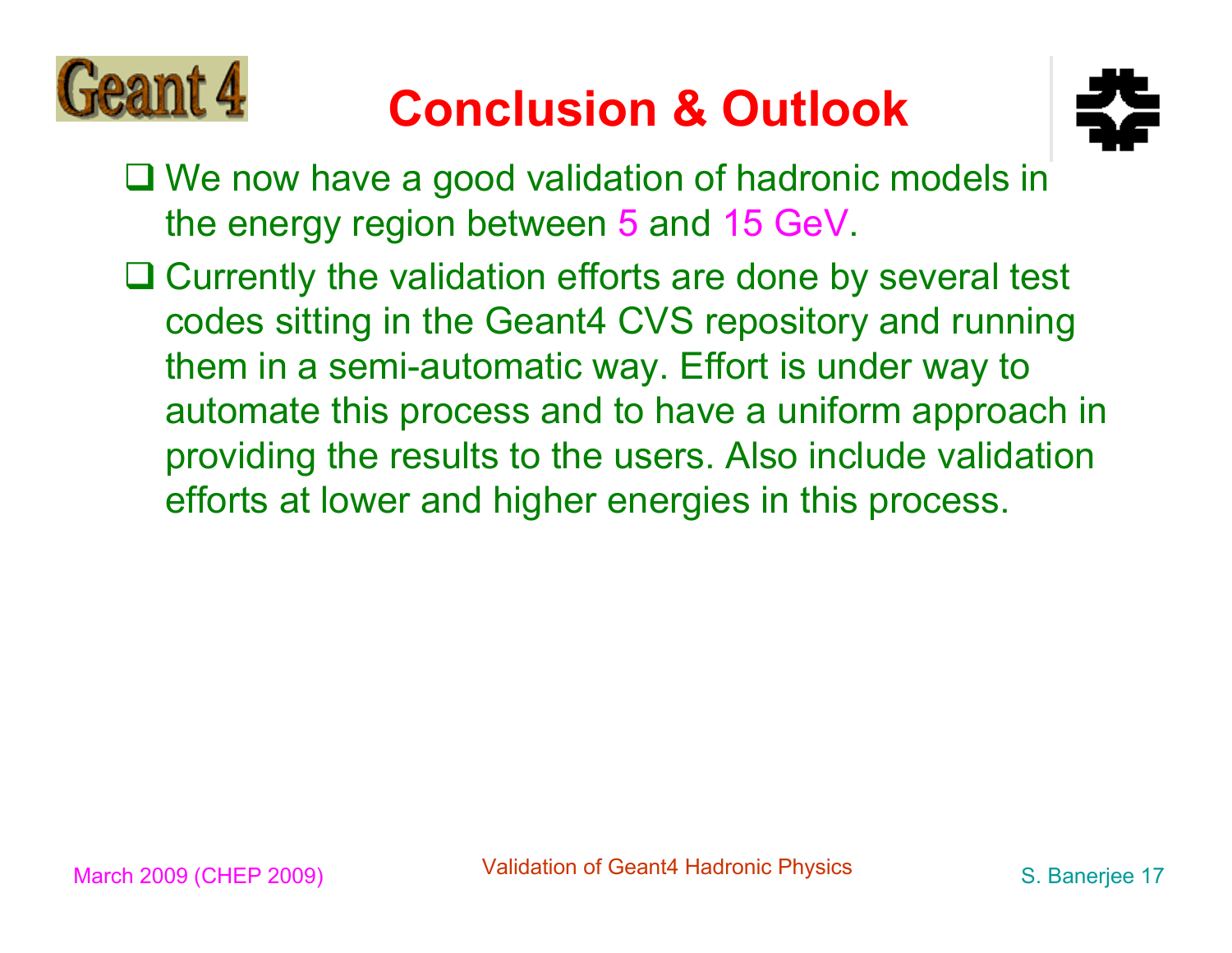



# BACKUP SLIDES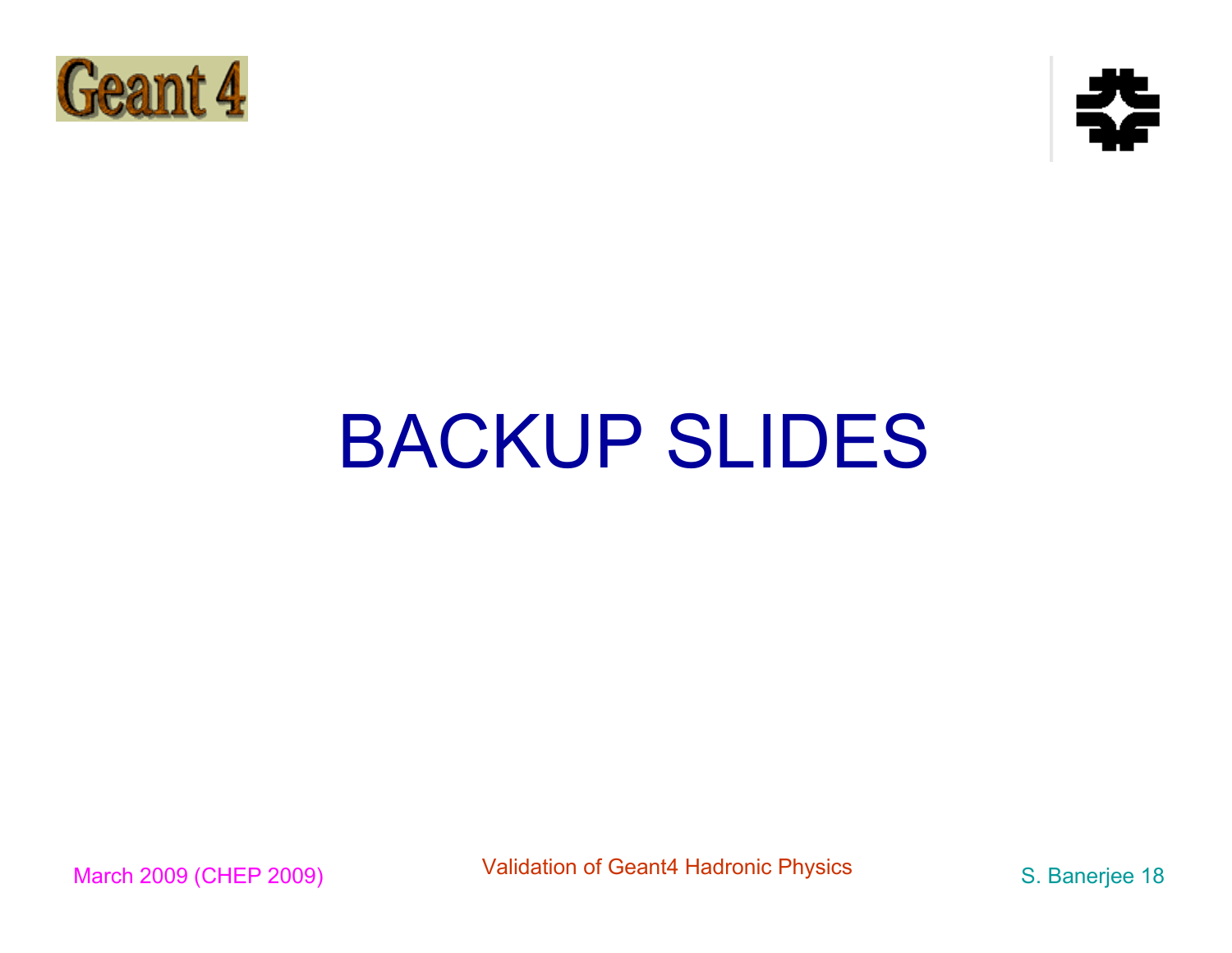## **Models for Hadronic Interactions**



- **□ Data driven models: When sufficient data are available** with sufficient coverage, data driven approach can be an optimal way
	- neutron transport, photon evaporation, absorption at rest, inclusive cross section, ….
- □ Parameterized models: Extrapolation of cross sections and parameterizations of multiplicities and final state kinematics
	- adaptation of GHEISHA and now a newer version with some improvements is on the way
- $\Box$  Theory based models: Includes a set of different theoretical models describing hadronic interactions depending on the addressed energy range
	- diffractive string excitation, dual parton model or quark gluon string model at medium to high energies
	- intra-nuclear cascade models at medium to low energies
	- nuclear evaporation, fission models,`… at very low energies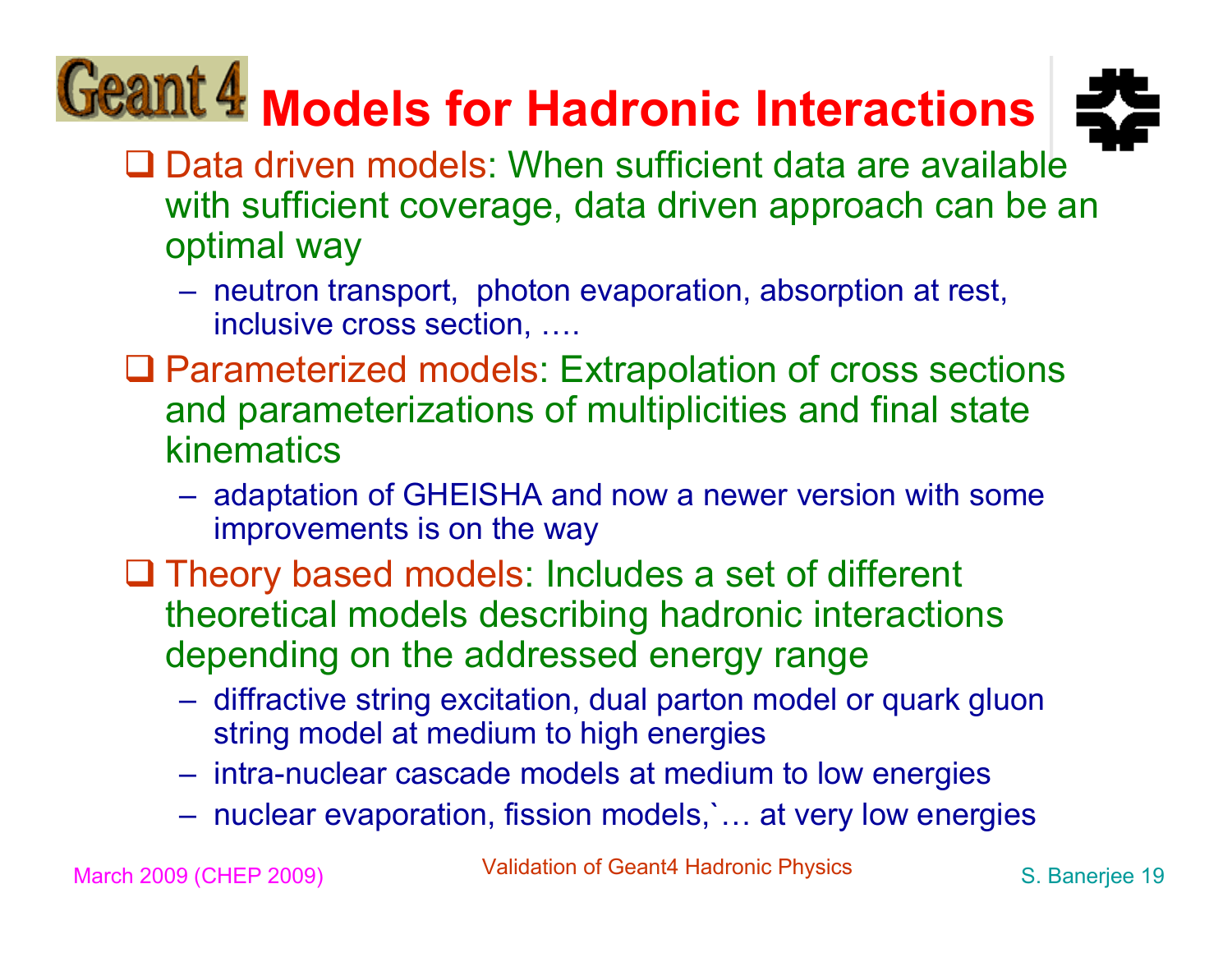

#### **Data (I)**



**Data Set from ITEP: (Yu. D. Bayukov** *et.al***., Preprint ITEP-148- 1983, Sov. J. Nuclear Physics 42, 116)**

- **Measurements exist for Lorentz invariant differential cross section as a function of kinetic energy at some fixed angles**
- **Nuclear Scan: Inclusive proton production at 4 different angles in 8-9 kinetic energy bins in proton-nucleus collision (12 targets from Be to U) with 7.5 GeV/c proton beam**
- **Angular Scan: Inclusive proton production at 29 different angles in 8-9 kinetic energy bins in p-nucleus or π--nucleus interactions (4 targets from C to U) with 7.5 (5.0) GeV/c p (π-) beam**
- **Energy Scan: Inclusive proton/neutron production at 4 different angles in 8-9 kinetic energy bins in p/π+/π--nucleus collisions (4 targets from C to U) with 11/7/3 beam momenta between 1 and 9 GeV/c**
- **Statistical errors 1-10% and systematic uncertainties 5-6%**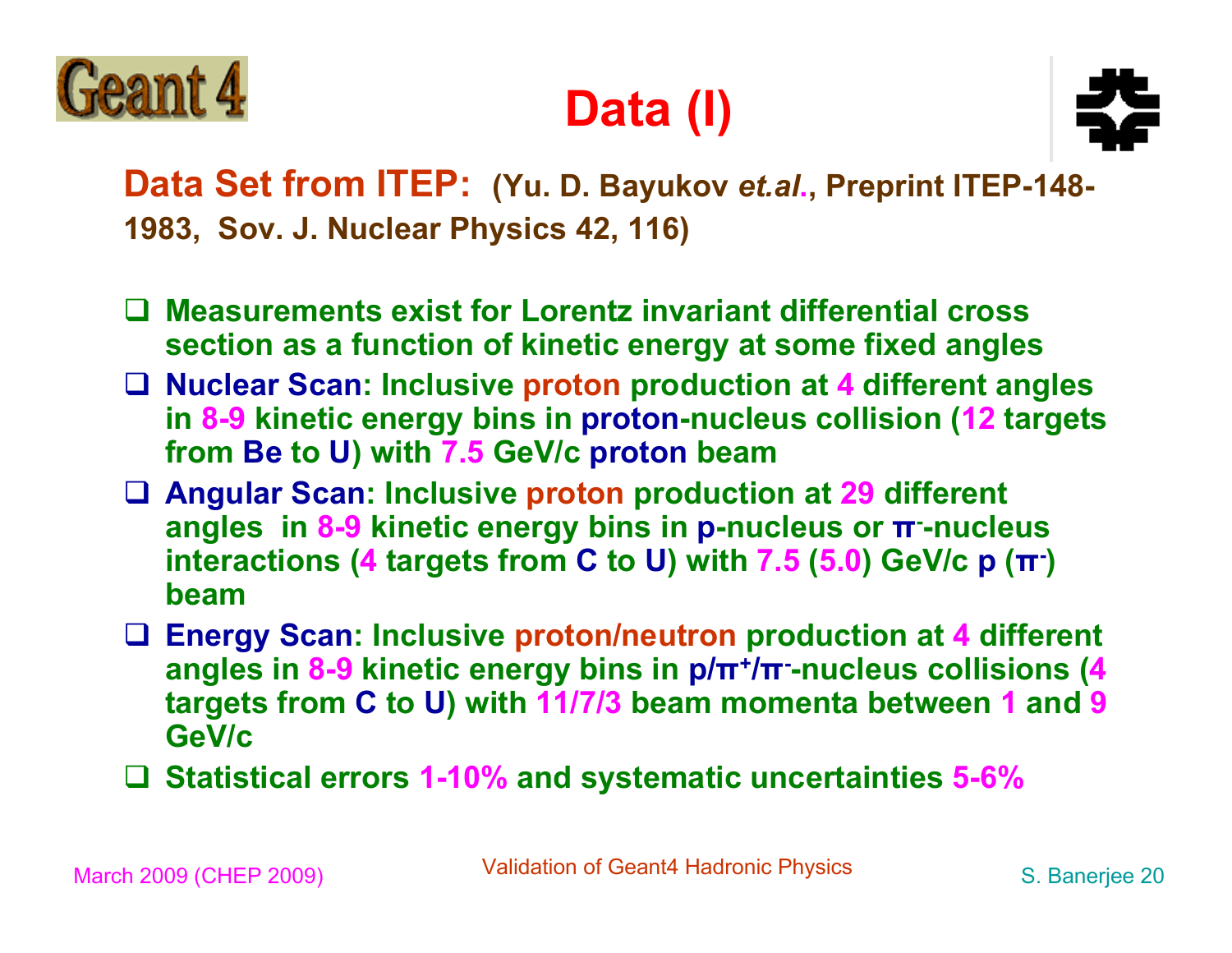

### **Data (II)**



#### □ Data from large angle HARP experiment:

- 0.35 2.15 radians
- Proton beam: 3, 5, 8, 8.9, 12 GeV/c
- Targets: Be, Al, C, Cu, Sn, Ta, Pb
- Pion momentum: 0.1 0.7 GeV/c
- □ Data from forward angle HARP experiment
	- 0.03 0.21 radians
	- Proton beam: 3, 5, 8, 8.9, 12, 12.9 GeV/c
	- Targets: Be, C, N, O, Al, Cu, Sn, Ta. Pb
	- Pion momentum: 0.5 8.0 GeV/c
- $\Box$  Statistical accuracy of data for plots below 1-6%
- □ Systematic uncertainty 8 -12 %